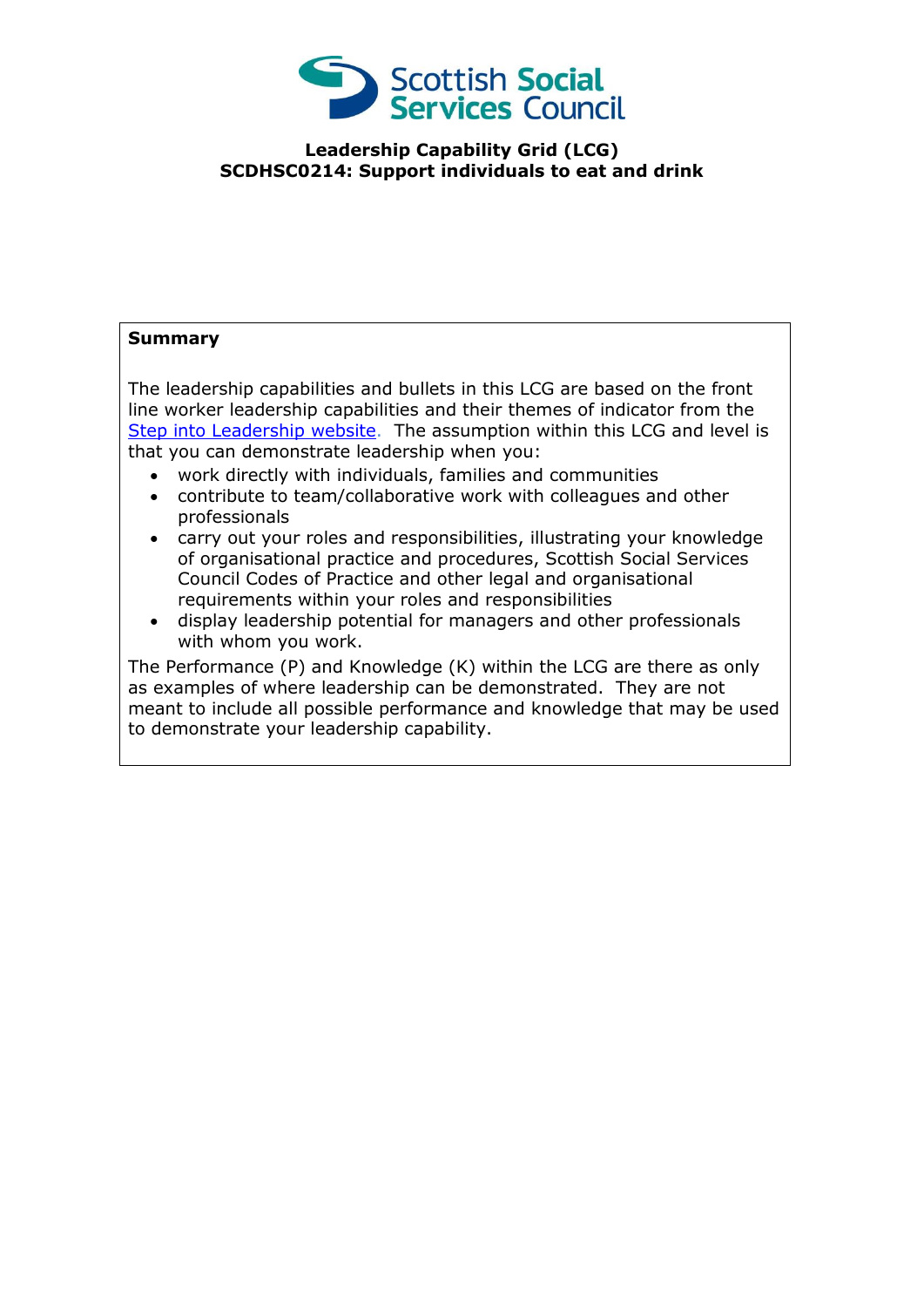

## **Leadership Capability Grid (LCG) SCDHSC0214: Support individuals to eat and drink**

| Leadership<br>capabilities         | When supporting individuals to eat and drink you can<br>demonstrate leadership capabilities by:                                                                                                                                                                                                                                                                                                                                                                                                                                                                                                                                                                                                                                                                                                                                                                                                                                                                                                                                                                                                                                                         |
|------------------------------------|---------------------------------------------------------------------------------------------------------------------------------------------------------------------------------------------------------------------------------------------------------------------------------------------------------------------------------------------------------------------------------------------------------------------------------------------------------------------------------------------------------------------------------------------------------------------------------------------------------------------------------------------------------------------------------------------------------------------------------------------------------------------------------------------------------------------------------------------------------------------------------------------------------------------------------------------------------------------------------------------------------------------------------------------------------------------------------------------------------------------------------------------------------|
| <b>Vision</b>                      | Providing a vision for individuals, families, communities, colleagues and<br>your organisation when you:<br>• See how best to make a difference when actively preparing,<br>undertaking and reviewing activities, supporting individuals ( $P$ 3,4,6,<br>$8,10,11,20,22$ ; K1-7,14,15), accessing and using related information<br>$(P1,2)$ , using observation and feedback $(P9,10)$ , seeking advice<br>(P19)<br>• Communicate and promote ownership of the vision when working<br>with individual (P3,4,6,8,10,11,20,22; K1-5,14,15), working with<br>others (P17-20; $K10,11$ ) and recording and reporting (P13,16)<br>• Promote social service values when working with individuals ( $P3,4,6$ ,<br>8,10,11,20,22; K1-7,14,15), observing and evaluating (P7,9,12),<br>working with others ( $P17-20$ ; K10,11) and when recording and<br>reporting $(P13,16)$<br>• See the bigger picture when demonstrating knowledge and practice of<br>organisational, local and national policies and procedures (K1-7,14,<br>15) reviewing and evaluating activities (P8-12) and identifying and<br>implementing change to activities $(P17, 18, 20 - 22)$ |
| Self-<br>leadership                | Displaying self-leadership when you:<br>• Demonstrate and adapt leadership when supporting individuals<br>prepare for and undertake the activities ( $P3-6$ ; K1-7), reviewing<br>activities ( $P8-12,15,17$ ) and overcoming barriers ( $P18,19$ )<br>• Improve own leadership by seeking advice $(P19)$<br>• Take intelligent risks when supporting individuals to prepare for $(P3,$<br>4; $K1-7,14,15$ ) and carry out the activity (P5,6; $K8,9$ ) and when<br>reviewing the effectiveness including changes needed (P8-12,15,17,<br>$20-22)$<br>• Demonstrate and promote resilience when adapting practice and<br>overcoming barriers (P8-12,15,17-22; K1-5,10-12)<br>• Challenge discrimination and oppression (K1-5)                                                                                                                                                                                                                                                                                                                                                                                                                           |
| <b>Motivating</b><br>and inspiring | Motivating and inspiring others when you:<br>Inspire people by personal example (P3,4,8,10,11,17-20,22; K1-5,8,<br>14,15)<br>• Recognise and value the contribution of others $(P3, 4, 6, 8, 10, 11, 17)$ ;<br>K10,11)<br>Support the creation of a learning and performance culture with<br>individuals and others ( $P8-12,17-20$ ; K1-7)                                                                                                                                                                                                                                                                                                                                                                                                                                                                                                                                                                                                                                                                                                                                                                                                             |